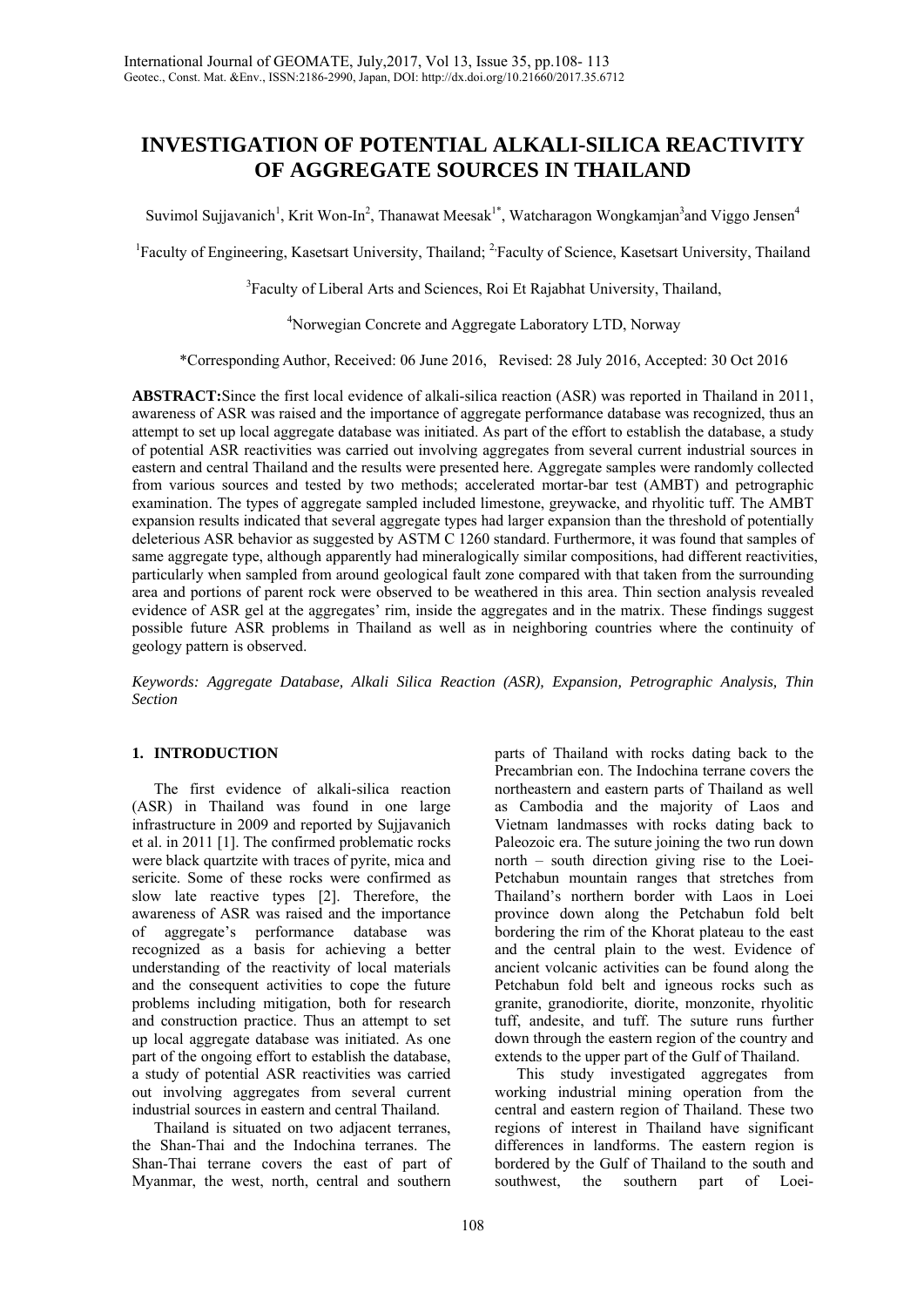Petchabunmountain ranges to the northwest and the rim of the Khorat plateau to the north. The area includes undulating coastal plains between the sea and the mountains covering the provinces of Chonburi, Rayong, Chantaburi and Trat. The landform in this region is highly discontinued with evidence of some geologic activities thus rocks with high degree of alteration were not uncommon in these areas. Granite can be found in three separate areas, in Chonburi, Rayong, and Chantaburi, and rhyolite can be found in the extreme east of the region close to the border with Cambodia. High-grade metamorphic rocks with important rock-forming minerals such as quartz, biotite and feldspar can also be found in Chantaburi and Trat provinces. Various sedimentary rocks are found in this region such as quartzite, shale, chert, and limestone found along Chonburi's coastline. Limestone, shale and greywacke are also found in Chantaburi and Trat provinces. Moreover, because of the suture running through this area and activities of various local faults, the characteristics of rocks found in this area are quite complicated. Some rocks have undergone metamorphism, others have undergone alteration, and the effect can be very localized. History of geological landform and time strongly influence the changes of some of these to lowgrade metamorphic rocks [3]. The dominant characteristics of discontinued landform explain the variations of type of rock, which are the sources of industrial aggregates in these areas.

The central region of Thailand consists of fluvial flood plain bordering highlands and mountainous regions to the north and west, flanked by the Loei-Petchabun mountain ranges to the east and extending south to the Gulf of Thailand. The country's major rivers flow through this region depositing sediment from the highlands. Coastal deposit is found in the lower third of the region. The upper central plain region consists of Uttradit, Sukhothai, Pitsanulok, Pichit, and Kampangpet provinces and northern part of Nakhonsawan province. These provinces lie in the confluence of the major rivers that join together further south in Nakhonsawan province to form Chao Phraya river which forms the border of upper and lower central plains. The lower central plain begins in the southern part of Nakhonsawan province and continues south until the mouth of the Chao Phraya river on the gulf of Thailand. There are isolated rock formations scattered around the region with formations of plutonic rocks such as granite, granodiorite and diorite in the south and southwest of Nakhonsawan and formations of volcanic rocks such as rhyolite, andesite, and dacite in the east of the region as forming part of the Saraburi group of Permian rock formations [4]. In Saraburi area, there are six known formations

with mixed carbonate and clastic sequence of outcrops, especially on the most eastern area bordering the western rim of the Khorat plateau [5]. This area is also the source of good quality limestone used in construction industry and cement industry. Gray shale and siltstone with minor or major of sandstone and limestone are found in some formations while others may be characterized by limestone with interbedding with dolomitic limestone, shale, sandstone and tuffaceous sandstone including rhyolite dikes and chert nodules. In addition to the good quality limestone, which typically has been used for construction in the past, it is of interest that the diversity of landform and geological nature indicates various natural rock types in these two areas and these have been utilized as natural resources for construction and other industries. Some of them have been widely reported as potentially reactive aggregates [6].The variations of these geological parent rocks have strong impact on the local industrial aggregates, which is the main component of concrete, and the chemical deterioration of concrete structure may be a consequence if the potential risk of reactivity of the rock is not properly assessed.

All of the aggregate mines are either privately owned or have been granted long-term government mining concessions and most of them are used for concrete production. Since no concrete deterioration problems as a result of reactive aggregates had previously been reported, it was not uncommon that there was a lack of local information concerning the aggregates except the conventional geology classification. Therefore this paper reports the results of an investigation of the industrial aggregates in term of both geological and chemical durability in engineering aspects. This is expected to provide information and insight into potential risk of chemical deterioration in future concrete structures in Thailand and neighboring countries.

# **2. MATERIALS AND METHODS**

# **2.1 Materials**

Three common rock types used as aggregates in Thailand were selected for this study, namely, rhyolitic tuff (RYSR) from the central region, limestone (LSCB) and greywacke from the eastern region. The greywacke aggregates were from two different sources approximately 100 km apart, one in Chantaburi province (GWCT), and the other in Trat province with two samples taken from this quarry (GRA and REA)

The three rock types were picked because of their differences. While the major mineral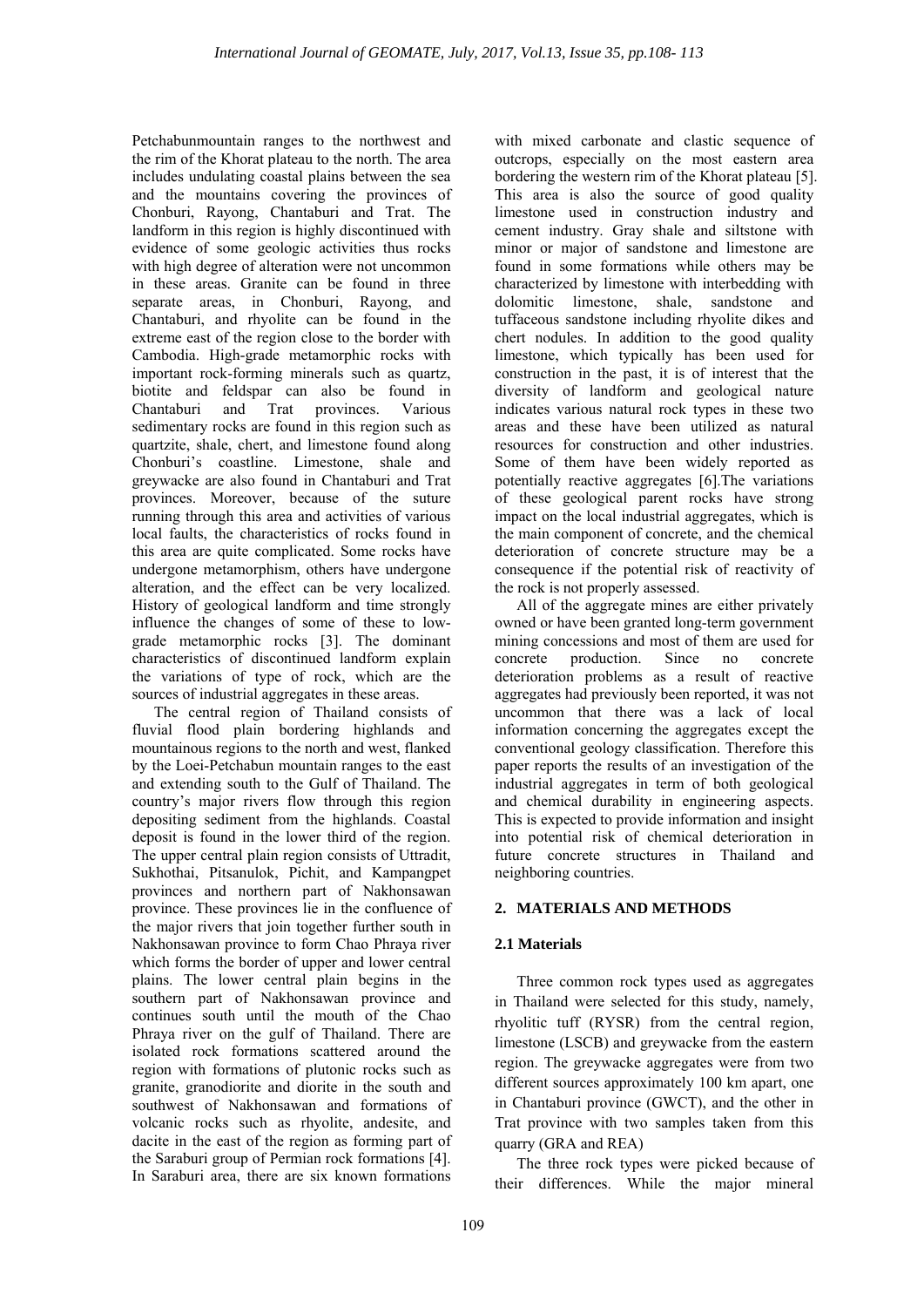compositions of limestone, a nonclasticsedimentary rock, are calcite and aragonite which are only different crystallographic forms of calcium carbonate  $(CaCO<sub>3</sub>)$ , on the other hand, greywacke, a clastic sedimentary rock, is a result of sedimentation and lithification of mainly sandstone and other small rock fragments, angular quartz grains, feldspar crystals in a matrix of fine clay, whereas, rhyolite, a felsic volcanic rock is an igneous rock rich in silica.

These three different rock types were investigated in details for microstructure, mineral and chemical compositions as well as expansion in the accelerated mortar bars.

Type I Portland cement, according to ASTM C150-07 [7], with  $\text{Na}_2\text{O}_{\text{equiv}}$  of 0.409 % was used for this study.

### ASTM C 1260 [8] standard testing procedure. **3. RESULTS AND DISCUSSION**

#### **3.1 Microstructural Analysis**

The XRF results of all the aggregates are shown in Table 1. The investigation showed the major compositions of all studied aggregates. All the greywacke samples even though came from two different sources (GRA and REA from one, GWCT from the other) had very similar composition with amounts of major oxides falling in the same ranges (such as  $SiO<sub>2</sub> 56-58\%$ , Al<sub>2</sub>O<sub>3</sub> 13-18% and Fe<sub>2</sub>O<sub>3</sub> 5-7%, CaO 5-7%, MgO 1.9-3.2%). However, the petrographic analysis and XRD analysis were performed on the same specimens and the results showed significant

|             | SiO <sub>2</sub> | $Al_2O_3$ | Fe <sub>2</sub> O <sub>3</sub> | CaO   | MgO  | SO <sub>3</sub> | Na <sub>2</sub> O | $K_2O$ | LOI   |
|-------------|------------------|-----------|--------------------------------|-------|------|-----------------|-------------------|--------|-------|
| <b>GRA</b>  | 58.22            | 13.93     | 6.11                           | 6.96  | 2.53 | 0.24            | 3.08              | 1.32   | 6.77  |
| <b>REA</b>  | 56.48            | 18.64     | 5.29                           | 3.21  | 1.9  | 0.38            | 1.15              | 3.39   | 8.36  |
| <b>GWCT</b> | 57.63            | 15.33     | 7.37                           | 5.52  | 3.19 | 0.24            | 2.97              | 1.41   | 5.31  |
| <b>RYSR</b> | 56.49            | 17.39     | 6.51                           | 8.55  | 3.02 | 0.04            | 2.69              | 4.03   | na    |
| <b>LSCB</b> | 34.24            | 7.99      | 4.53                           | 25.94 | 2.25 | 1.92            | 0.42              | 2.47   | 19.34 |
| Cement      | 18.74            | 5.22      | 3.2                            | 65.3  | 0.82 | 2.8             | 0.08              | 0.5    | 2.75  |

Table 1 Chemical composition of materials used in this study

#### **2.2Methods**

To investigate the potential alkali-silica reactivity of the various aggregate types, samples of aggregates were taken from different sources in many parts of the country and were tested by laboratory methods, namely, petrographic examination and accelerated mortar-bar test (AMBT).

Thin section petrography was carried out using Olympus BX-41 imaging petrographic microscope equipped with plane and cross polarization illumination mode. The petrographic analysis was used to study the microstructure of the aggregates, to identify the constituent minerals and to classify the aggregates. The chemical compositions were analyzed with X-ray Fluorescence spectroscopy (XRF) and X-ray diffraction spectroscopy (XRD).

Accelerated mortar-bar test (AMBT) was used to measure expansion due to alkali silica reactivity of the aggregates and was carried out according to difference, especially the microstructure of GRA and REA observed in thin-section petrographic analysis. GRA aggregates, which were collected from the same mine as REA but from the general areas of mine was coarse-grain greywacke. The microstructure of GRA is shown in Fig. 1 (a) composing of quartz, feldspar, and rock fragments. This was similar to the microstructure of GWCT aggregates that were collected from the other quarry. However, the REA samples, Fig. 1 (b), were collected from the same quarry as GRA but from the shear zone showed fine-grained matrix of subgrained quartz and rock fragments of clay/graphite and high-weathering chlorite, deformed by tectonic forces. The mineralogical compositions were confirmed by XRD analysis. Quantitative XRD analysis showed high content of muscovite and low content of albite found in REA, 31.9% and 7.1% respectively, which was opposite of what was found in GRA where low amount of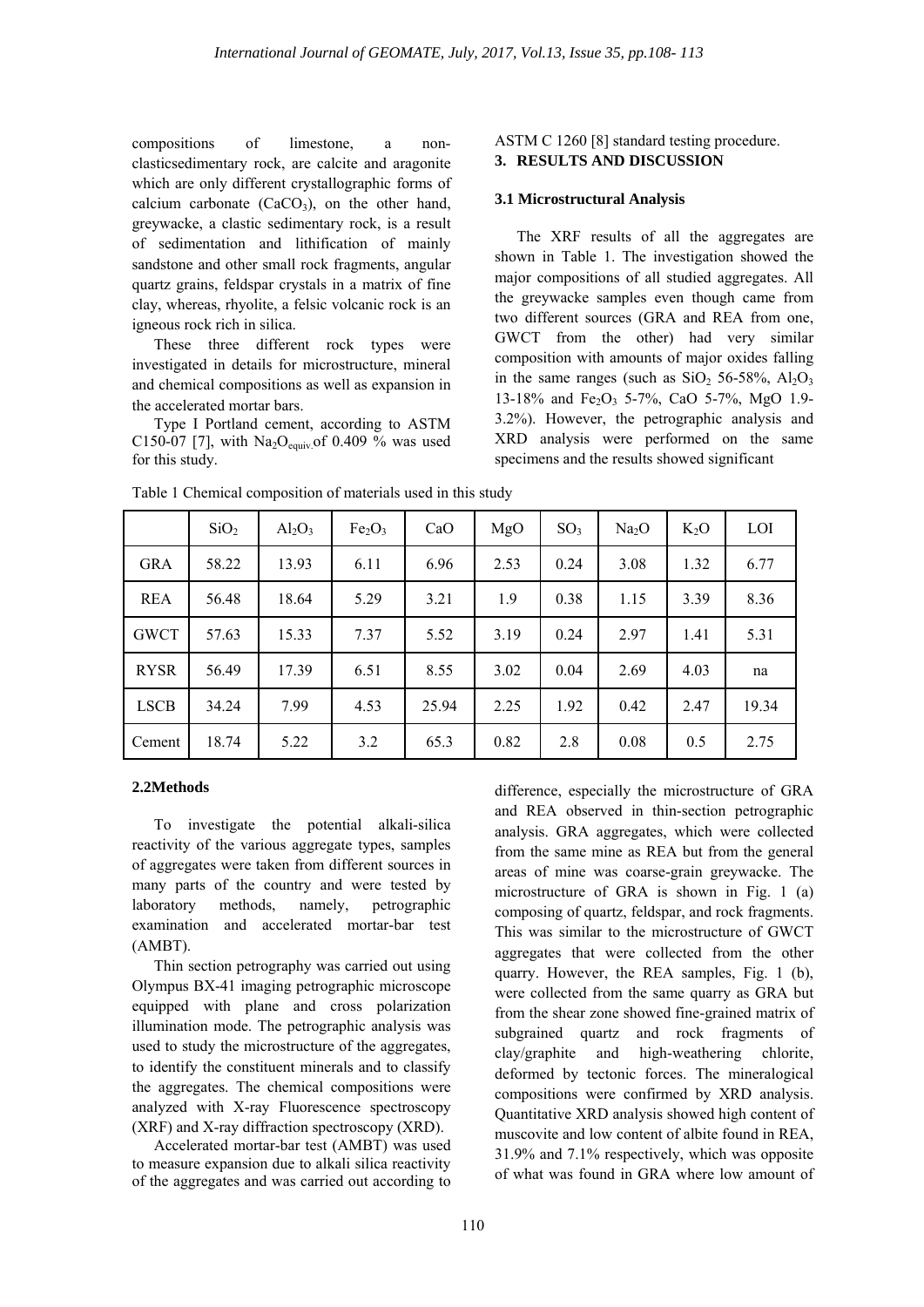

muscovite and high amount of albite was found,

anhedral crystals of opaque minerals and calcite

Fig.1 Thin section microscopy of different aggregates studied (a) greywacke (GRA), (b) greywacke (REA), (c) limestone (LSCB), and (d) rhyolitic tuff (RYSR)

13.1% and 32.1% respectively. Another striking difference was the difference in granularity of crystals in REA and GRA. REA consisted of small grains of quartz and rock fragments instead of big grains such as those found in GRA. The microstructure of REA consisted of deformationinduced subgrained quartz particles to become microcrystalline/cryptocrystalline matrix mixed with 30% clay/graphite matrix as shown in Fig. 1 (b). This may explain the highest ASR reactivity in this aggregate group and the proposed classification as "very likely to be alkali-reactive". Compared to those of greywacke, the chemical compositions of rhyolitic tuff appeared to fall in the same ranges, only a slightly high oxide content of calcium and magnesium and low  $SO_3$  were observed. Slight weathering was observed in hand specimen and from the microstructure analysis. The mineral compositions of the very fine-grained, massive and slightly weathered pale green-gray colored sample was tested using XRD analysis and was found to consist of albite, quartz, calcite, chlorite, K-feldspar and illite. The mineral compositions content from modal analysis indicated subhedral crystals of plagioclase and pyroxene of about 70% and 10% respectively. The

were 10% and 5% as well as small amount of olivine, chlorite and epidote of about 1-2% as minor minerals. The average phenocrysts consisted of 0.05-3mm in size and most plagioclase showed zonal texture and lath shape. Some glassy phases were also observed, which, together with microcrystalline and cryptocrystalline quartz present, may account for its reactivity. Other authors also found this rock type to be a reactive aggregate in many countries  $[2,6]$ .

The non-clastic and stylolitic sedimentary rock, limestone, from the eastern province of Chonburi was slightly high in silica (34.24%) but moderate in CaO (25.94%) with relatively high LOI (19.24%). Because of the high silica content, this aggregate can be classified as siliceous limestone and other authors found this rock type to be reactive [9]. The mineral grain size of the light gray colored sample ranges of 0.1-2 mm, while modal analysis showed major minerals to be calcite, clay, and microcrystalline quartz with some calcite veinlet and quartz veinlet. Opaque minerals, possibly pyrite, were also found in the thin section, which would account for its high LOI. No weathering but fracturing was more commonly observed.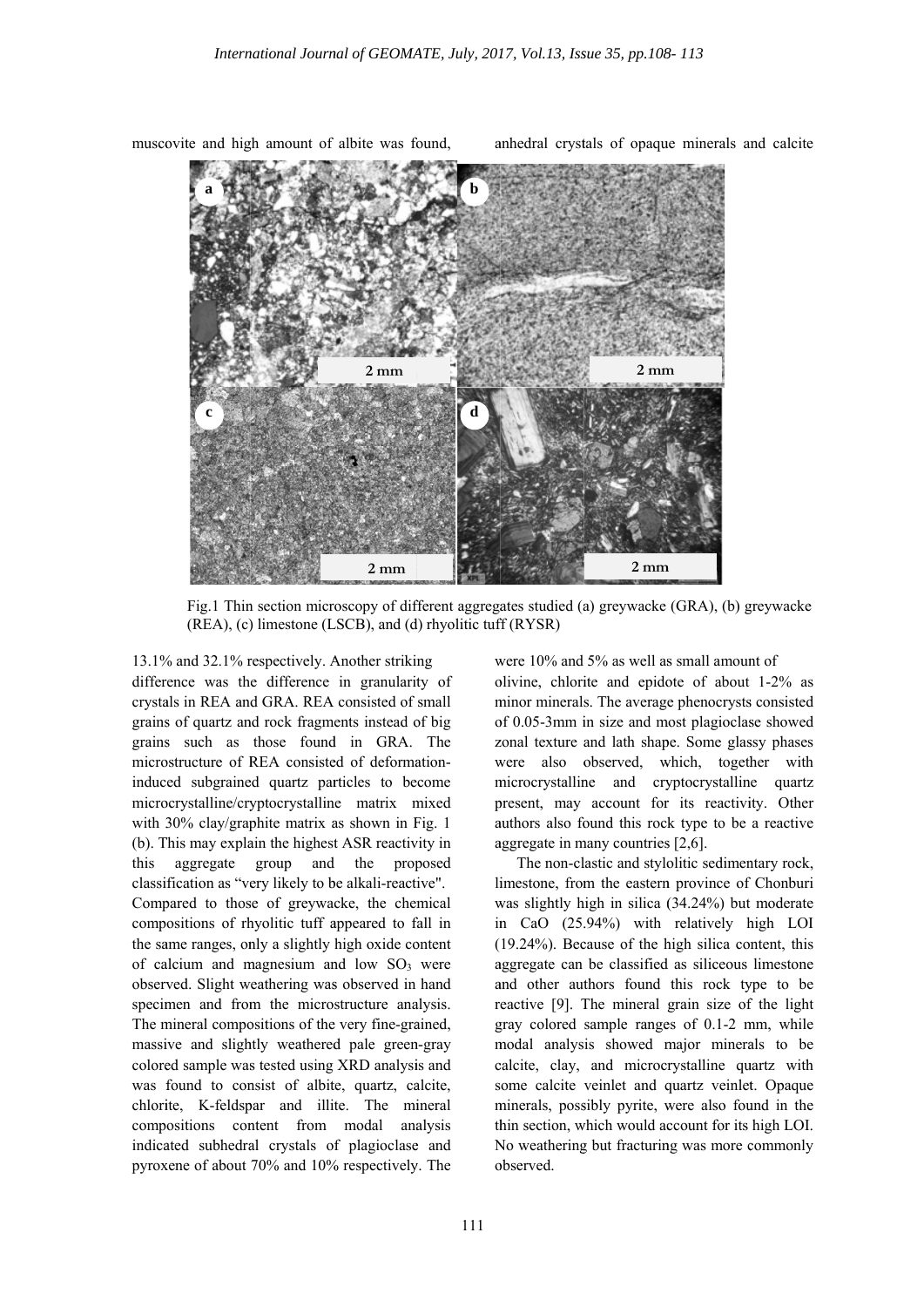### **3.2 AMBT Results**

The results of the AMBT expansion tests of all the studied aggregates, limestone, greywacke and rhyolitic tuff, are shown in Fig. 2. The average expansion of each aggregates were higher than the suggested limit of 0.2% at 14 days exposure to sodium hydroxide solution (except rhyolitic tuff which was slightly less), which indicated that all three rock types were potentially reactive aggregates. The deformation induced subgrained greywacke (REA), showed the highest expansion and rhyolitic tuff the lowest. The comparison between the average expansion of greywacke with different granularity from different location of the same mine (REA and GRA) and the average expansion of similar aggregate type from different mine (GWCT) were also demonstrated in Fig. 2. These agreed well with the petrographic analysis. The effect of deformation-induced subgraining resulted in REA yielded the highest expansion than those of aggregates from typical area (GRA) and from other mine (GWCT). It was clear that mineralogical and the past history of the studied three types of aggregates were strongly influenced thereactivities of these materials, not the chemical compositions.

behavior as suggested by ASTM C1260 standard. Furthermore, samples of the same aggregate type,

although with mineralogically similar compositions, had different reactivities, particularly when sampled from around geological fault zone compared with that taken from the surrounding area. Portions of parent rocks in this area were observed to be weathered. In addition, thin section analysis of concrete prisms made from REA and GRA from previous study [10] revealed evidence of ASR gel at the aggregates' rim, inside the aggregates and in the matrix. In light of these findings, it suggests possible future ASR problems in Thailand as well as in neighboring countries where the continuity of geology pattern from Thailand or similar are observed.

## **3.3 The ASR Risk In Thailand And South East Asia**

The hot and humid weather in Thailand is typical for this region. This may create high risk of ASR in the future if the potentially reactive aggregates from some sources are used, in combination with some specific conditions such as high humidity environment. This is also important



Fig.2AMBT results of aggregates. Different granularity of greywacke aggregates affects their average expansions under accelerated conditions

The expansion results indicated that all studied aggregates, whatever types, had larger expansion than the threshold for potentially deleterious ASR

for the neighboring countries such as Laos, Myanmar and Cambodia, in which there has been no AAR deterioration reported yet. The similar